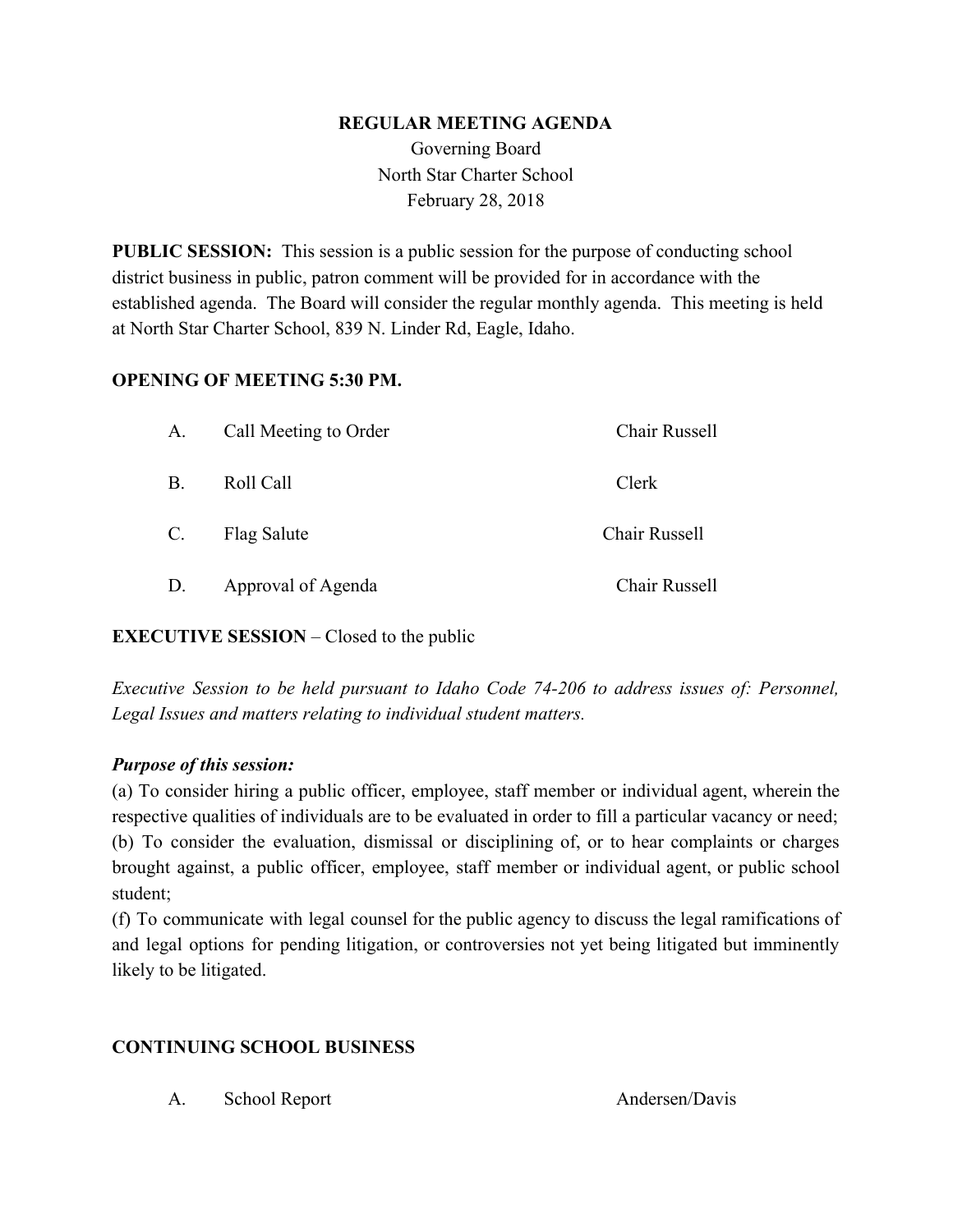|                                | <b>B.</b>       | Development Report                                                                      | Ms. O'Donnell  |  |  |
|--------------------------------|-----------------|-----------------------------------------------------------------------------------------|----------------|--|--|
|                                | $\mathcal{C}$ . | <b>PTO</b> Report                                                                       | Katie Upchurch |  |  |
|                                |                 | <b>BOARD BUSINESS</b>                                                                   |                |  |  |
|                                | A.              | <b>Financial Review</b>                                                                 | Coburn         |  |  |
|                                | <b>B.</b>       | <b>Outsourcing Update</b>                                                               | Dukelow        |  |  |
| <b>BOARD COMMITTEE REPORTS</b> |                 |                                                                                         |                |  |  |
|                                | A.              | Academic Excellence Committee                                                           | Dukelow        |  |  |
|                                | <b>B</b> .      | <b>Policy Committee</b><br>a. First Read<br>202.40 Conflict of Interest<br>$\mathbf{i}$ | Lloyd          |  |  |
|                                |                 | b. Second Reads<br>i. 401.30 Teacher Evals                                              |                |  |  |

ii. 401.31 Principal Evals

# **CONSENT AGENDA\* (Discussion/Action)**

The Governing Board reviews the enclosures under Consent Agenda. If a Board Member elects, any Consent Agenda item may be pulled and discussed at the meeting. If no item is pulled, acceptance will be automatic under the motion for the Consent Agenda.

- A. Contracts
- B. Check Register
- C. Minutes

*\*For items in the consent agenda: the originator of the item must provide a brief paragraph pertaining to the item explaining key details. This description will accompany the materials.*

## **ADJOURNMENT**